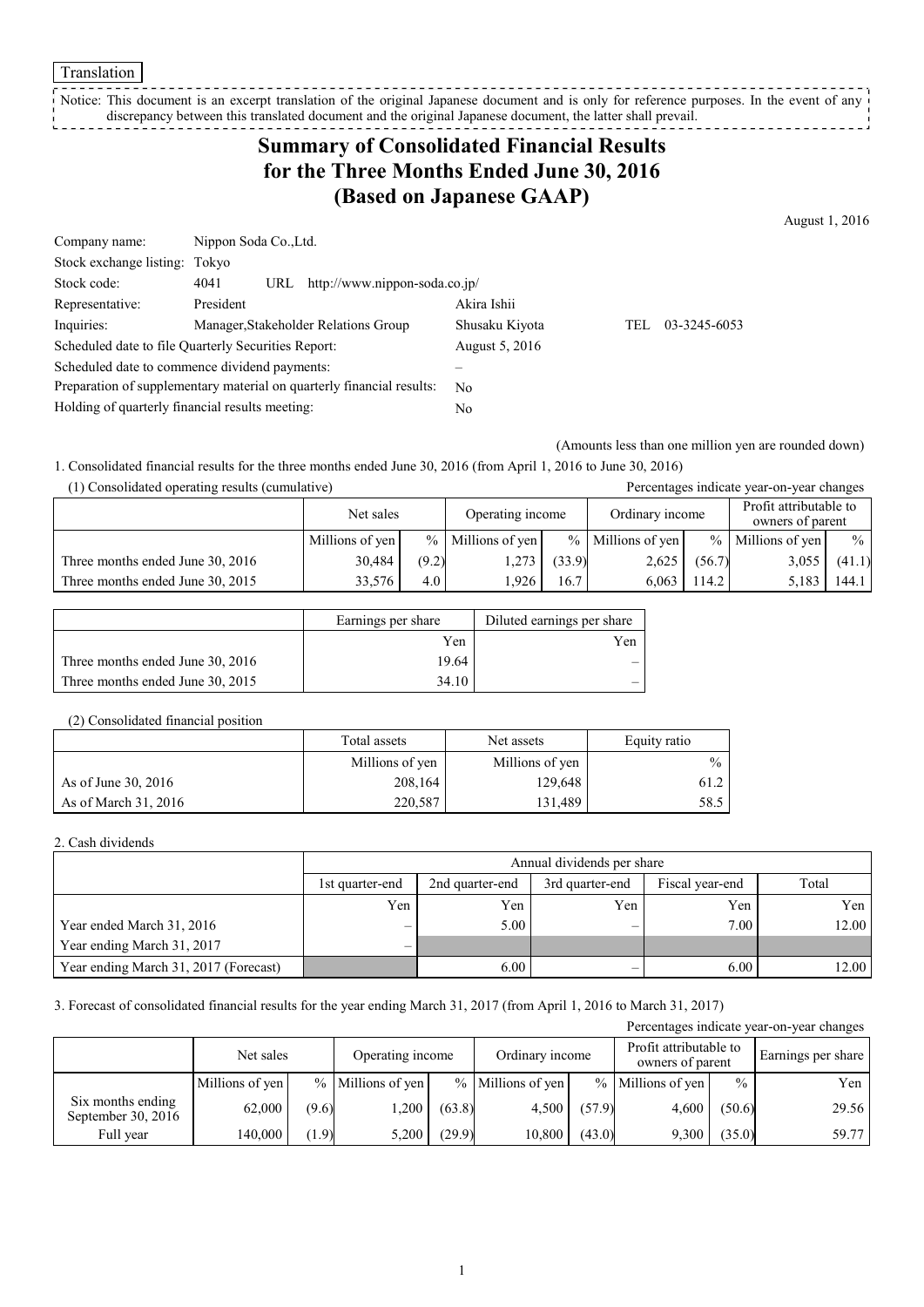| 4. Notes                                                                                                                  |  |                                                       |                |                    |
|---------------------------------------------------------------------------------------------------------------------------|--|-------------------------------------------------------|----------------|--------------------|
| (1) Changes in significant subsidiaries during the three months ended June 30, 2016                                       |  |                                                       | N <sub>0</sub> |                    |
| (changes in specified subsidiaries resulting in the change in scope of consolidation):                                    |  |                                                       |                |                    |
| (2) Application of special accounting methods for preparing quarterly consolidated financial statements:                  |  |                                                       |                |                    |
| (3) Changes in accounting policies, changes in accounting estimates, and restatement of prior period financial statements |  |                                                       |                |                    |
| Changes in accounting policies due to revisions to accounting standards and other regulations:                            |  |                                                       | Yes            |                    |
| Changes in accounting policies due to other reasons:                                                                      |  |                                                       |                |                    |
| Changes in accounting estimates:                                                                                          |  |                                                       | N <sub>0</sub> |                    |
| Restatement of prior period financial statements:                                                                         |  |                                                       |                |                    |
| (4) Number of issued shares (common shares)                                                                               |  |                                                       |                |                    |
| Total number of issued shares at the end of the period (including treasury shares)                                        |  |                                                       |                |                    |
| As of June 30, 2016<br>155,636,535 shares<br>As of March 31, 2016                                                         |  |                                                       |                | 155,636,535 shares |
| Number of treasury shares at the end of the period                                                                        |  |                                                       |                |                    |
| As of March 31, 2016<br>As of June 30, 2016<br>$31,158$ shares                                                            |  |                                                       |                | 30,307 shares      |
| Average number of shares during the period (cumulative from the beginning of the fiscal year)                             |  |                                                       |                |                    |
| Three months ended June 30, 2016                                                                                          |  | 155,605,696 shares   Three months ended June 30, 2015 |                | 152,004,159 shares |
|                                                                                                                           |  |                                                       |                |                    |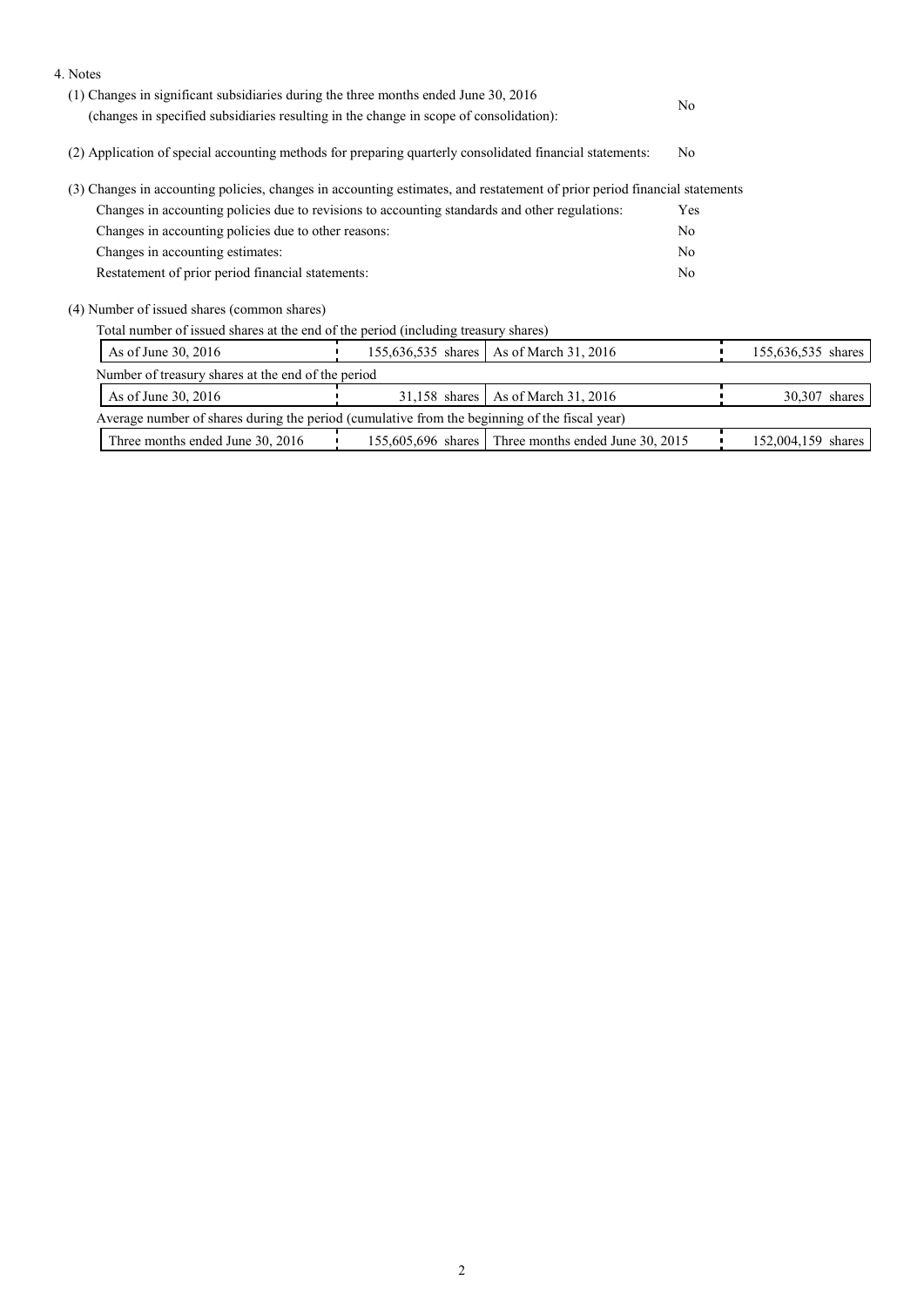# **Quarterly consolidated financial statements**

**Consolidated balance sheets** 

|                                        |                      | (Millions of yen)   |
|----------------------------------------|----------------------|---------------------|
|                                        | As of March 31, 2016 | As of June 30, 2016 |
| Assets                                 |                      |                     |
| Current assets                         |                      |                     |
| Cash and deposits                      | 14,517               | 36,827              |
| Notes and accounts receivable - trade  | 42,790               | 38,442              |
| Inventories                            | 27,913               | 29,488              |
| Deferred tax assets                    | 2,001                | 1,624               |
| Other                                  | 2,974                | 3,782               |
| Allowance for doubtful accounts        | (214)                | (213)               |
| Total current assets                   | 89,982               | 109,951             |
| Non-current assets                     |                      |                     |
| Property, plant and equipment          |                      |                     |
| Buildings and structures, net          | 17,079               | 16,715              |
| Machinery, equipment and vehicles, net | 18,076               | 17,737              |
| Tools, furniture and fixtures, net     | 1,626                | 1,576               |
| Land                                   | 15,341               | 15,339              |
| Leased assets, net                     | 286                  | 270                 |
| Construction in progress               | 1,144                | 1,068               |
| Total property, plant and equipment    | 53,553               | 52,707              |
| Intangible assets                      |                      |                     |
| Goodwill                               | 939                  | 880                 |
| Other                                  | 1,140                | 1,050               |
| Total intangible assets                | 2,079                | 1,930               |
| Investments and other assets           |                      |                     |
| Investment securities                  | 63,096               | 31,485              |
| Net defined benefit asset              | 7,030                | 7,185               |
| Deferred tax assets                    | 2,319                | 2,283               |
| Other                                  | 2,623                | 2,709               |
| Allowance for doubtful accounts        | (98)                 | (88)                |
| Total investments and other assets     | 74,971               | 43,575              |
| Total non-current assets               | 130,605              | 98,213              |
| Total assets                           | 220,587              | 208,164             |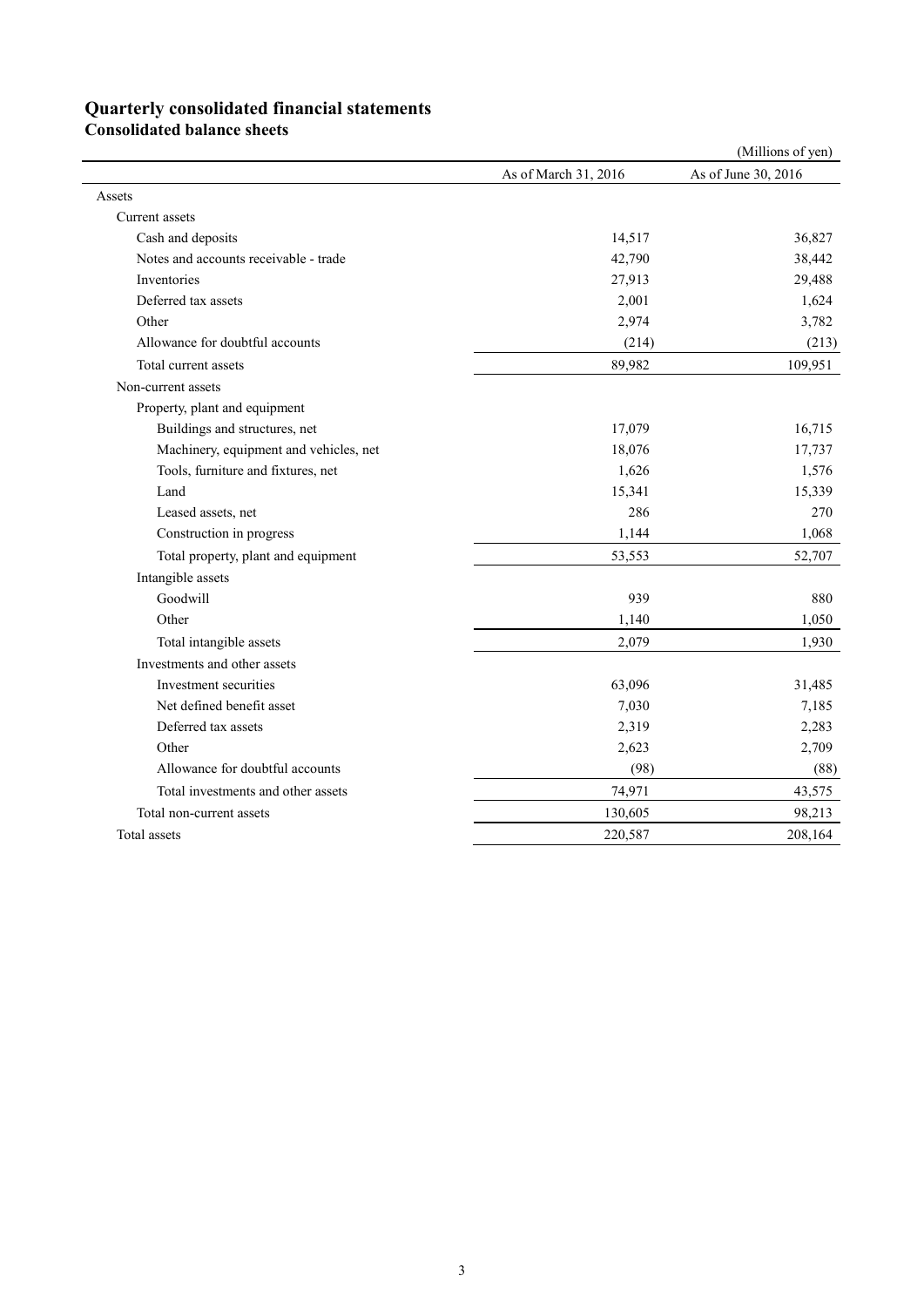|                                                       |                      | (Millions of yen)   |
|-------------------------------------------------------|----------------------|---------------------|
|                                                       | As of March 31, 2016 | As of June 30, 2016 |
| Liabilities                                           |                      |                     |
| <b>Current liabilities</b>                            |                      |                     |
| Notes and accounts payable - trade                    | 14,670               | 14,414              |
| Electronically recorded obligations - operating       | 3,376                | 2,267               |
| Short-term loans payable                              | 35,712               | 31,777              |
| Income taxes payable                                  | 905                  | 426                 |
| Provision for bonuses                                 | 3,449                | 2,543               |
| Other                                                 | 5,897                | 6,044               |
| Total current liabilities                             | 64,011               | 57,473              |
| Non-current liabilities                               |                      |                     |
| Long-term loans payable                               | 14,019               | 12,371              |
| Deferred tax liabilities                              | 5,251                | 2,929               |
| Net defined benefit liability                         | 2,564                | 2,566               |
| Other                                                 | 3,250                | 3,175               |
| Total non-current liabilities                         | 25,086               | 21,043              |
| <b>Total liabilities</b>                              | 89,097               | 78,516              |
| Net assets                                            |                      |                     |
| Shareholders' equity                                  |                      |                     |
| Capital stock                                         | 29,166               | 29,166              |
| Capital surplus                                       | 29,359               | 29,359              |
| Retained earnings                                     | 64,806               | 66,772              |
| Treasury shares                                       | (20)                 | (21)                |
| Total shareholders' equity                            | 123,311              | 125,277             |
| Accumulated other comprehensive income                |                      |                     |
| Valuation difference on available-for-sale securities | 4,605                | 3,421               |
| Deferred gains or losses on hedges                    | (166)                | 53                  |
| Foreign currency translation adjustment               | 1,525                | (1,255)             |
| Remeasurements of defined benefit plans               | (291)                | (165)               |
| Total accumulated other comprehensive income          | 5,672                | 2,054               |
| Non-controlling interests                             | 2,505                | 2,316               |
| Total net assets                                      | 131,489              | 129,648             |
| Total liabilities and net assets                      | 220,587              | 208,164             |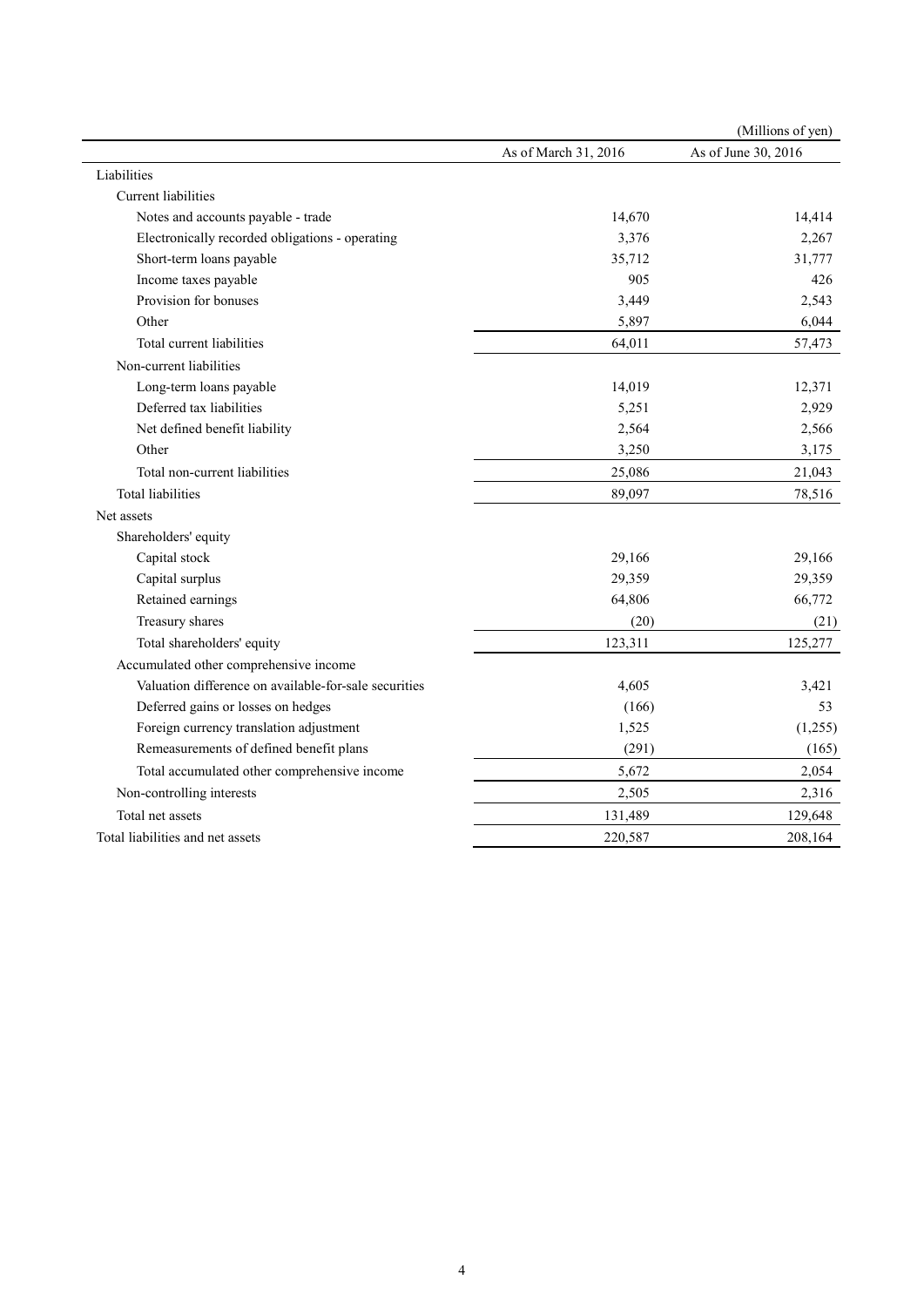### **Consolidated statements of income (cumulative) and consolidated statements of comprehensive income (cumulative)**

**Consolidated statements of income (cumulative)**

|                                                               |                    | (Millions of yen)  |
|---------------------------------------------------------------|--------------------|--------------------|
|                                                               | Three months ended | Three months ended |
|                                                               | June 30, 2015      | June 30, 2016      |
| Net sales                                                     | 33,576             | 30,484             |
| Cost of sales                                                 | 24,843             | 22,451             |
| Gross profit                                                  | 8,733              | 8,032              |
| Selling, general and administrative expenses                  | 6,806              | 6,759              |
| Operating income                                              | 1,926              | 1,273              |
| Non-operating income                                          |                    |                    |
| Interest income                                               | $\mathbf{1}$       | $\mathbf{0}$       |
| Dividend income                                               | 247                | 249                |
| Share of profit of entities accounted for using equity method | 3,363              | 1,475              |
| Other                                                         | 965                | 347                |
| Total non-operating income                                    | 4,577              | 2,074              |
| Non-operating expenses                                        |                    |                    |
| Interest expenses                                             | 130                | 110                |
| Foreign exchange losses                                       |                    | 438                |
| Loss on valuation of derivatives                              | 172                |                    |
| Other                                                         | 137                | 172                |
| Total non-operating expenses                                  | 440                | 721                |
| Ordinary income                                               | 6,063              | 2,625              |
| Extraordinary income                                          |                    |                    |
| Gain on change in equity                                      |                    | 907                |
| Gain on sales of non-current assets                           | 10                 |                    |
| Other                                                         | $\mathbf{1}$       |                    |
| Total extraordinary income                                    | 11                 | 907                |
| Extraordinary losses                                          |                    |                    |
| Loss on abandonment of non-current assets                     | 19                 | 21                 |
| Total extraordinary losses                                    | 19                 | 21                 |
| Profit before income taxes                                    | 6,056              | 3,512              |
| Income taxes - current                                        | 307                | 1,969              |
| Income taxes - deferred                                       | 508                | (1, 493)           |
| Total income taxes                                            | 815                | 476                |
| Profit                                                        | 5,240              | 3,036              |
| Profit (loss) attributable to non-controlling interests       | 56                 | (19)               |
| Profit attributable to owners of parent                       | 5,183              | 3,055              |